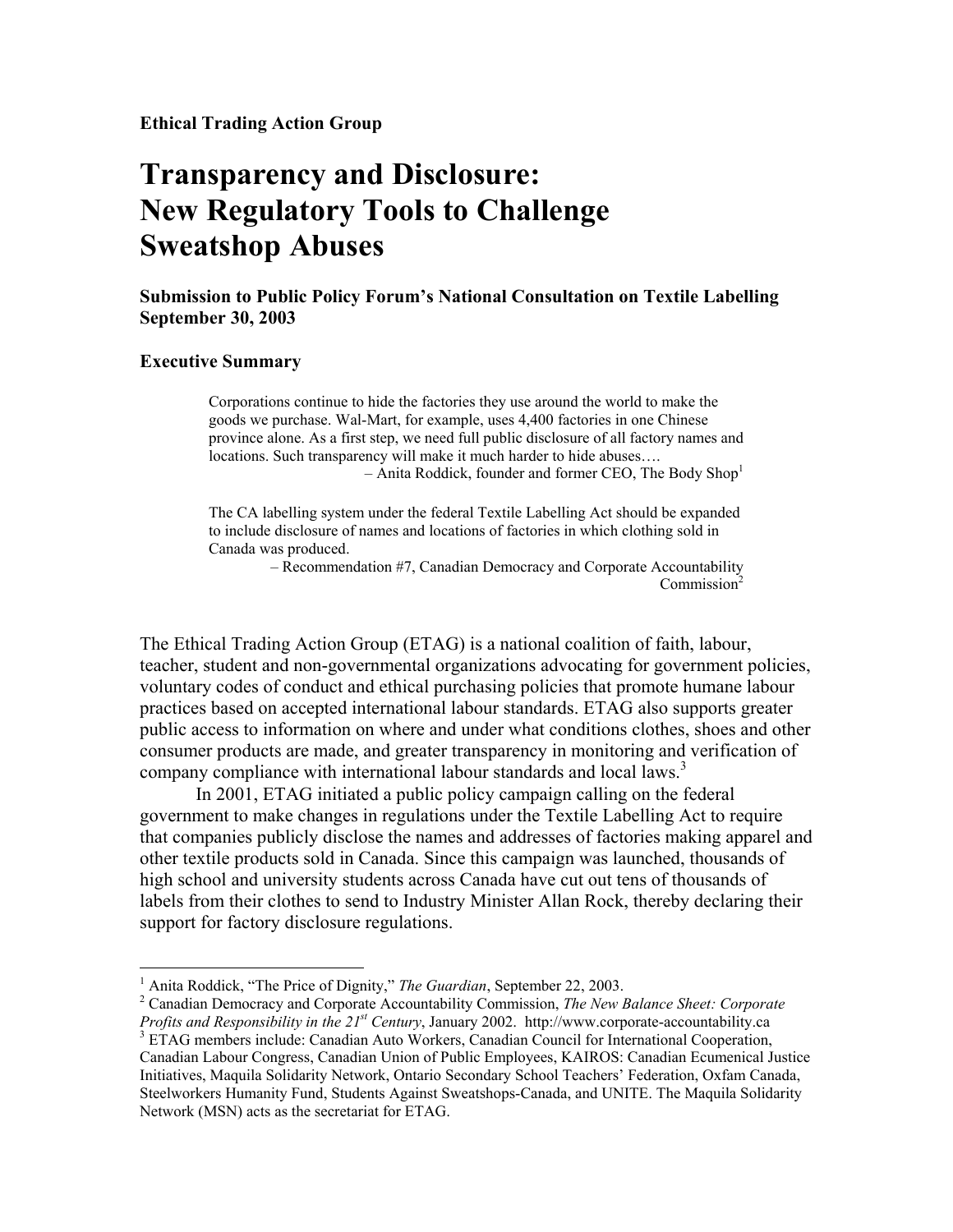A February 2002 Vector public opinion survey shows that 84% of Canadians surveyed support factory disclosure regulations. A November 2001 Vector poll showed that 80% of Canadians and 75% of shareholders surveyed want the federal government to establish standards for corporate social responsibility and make companies publish what they are doing to meet the standards. Seventy-five percent of Canadians and 78% of shareholders surveyed said governments should not buy goods and services from businesses that have a bad record of social responsibility.

ETAG believes factory disclosure regulations would be an effective tool to encourage companies to improve monitoring of their supply chains and to provide more transparent reports on the findings of compliance verification and corrective action taken. Moreover, factory disclosure regulations in combination with voluntary or mandatory reporting on labour standards performance would provide consumers much of the information they need to make ethical choices.

Under ETAG's proposal, companies would regularly report to Industry Canada the names and addresses of manufacturing facilities producing their apparel and other textile products that fall under the Textile Labelling Act. These facilities would include the assembly steps in the production process, not the growing or manufacture of materials to be assembled. Nor would they include the residences of homeworkers.

The CA registration number system could be used in one of two ways:

- An additional number could be included on the label identifying the specific factory(ies) where the product was manufactured. Canadians could access this information by typing in the CA number and the factory identification number on the Industry Canada website.
- A second option would be to require companies to provide factory location information to Industry Canada through the current CA number. By typing in the CA number on the website, Canadians could access a list of apparel product types for a particular company and the current list of the factories where those products are being manufactured. For instance, Zellers "Truly" brand children's shortsleeve T-shirts are made in the following factories.

The Conference Board report misinterprets the ETAG proposal and its objectives and fails to assess how it could interact with other governmental and voluntary regulatory options to help improve conditions for garment workers and provide consumers, stakeholders, shareholders and the public with information on where their clothes are made and under what conditions.

Industry arguments highlighted in that report claim that factory locations are proprietary information and/or that Canadian companies cannot be expected to know where all their products are manufactured. These claims are contradicted by experiences and trends in other countries where an increasing number of companies are cooperating with factory disclosure and/or other reporting requirements. The willingness of companies to report on factory locations and their labour standards performance appears to have more to do with market, civil society and/or government pressures on companies in different countries and jurisdictions than with any universally accepted definition of "proprietary information."

For that reason, the Canadian government should reject the Conference Board's suggestion that it attempt to "help define whether supply chain information is proprietary